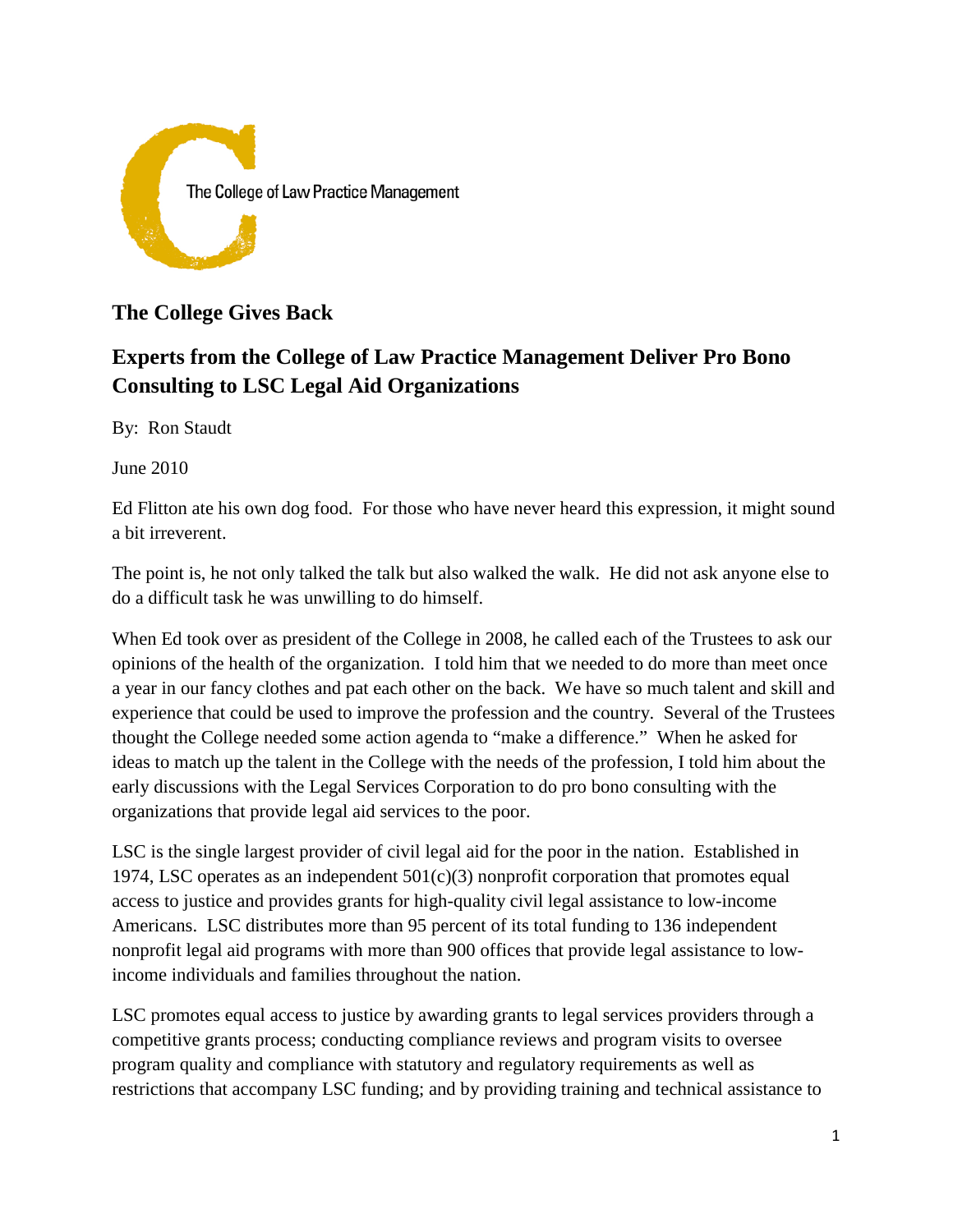programs. LSC encourages programs to leverage limited resources by partnering and collaborating with other funders of civil legal aid, including state and local governments, IOLTA, access to justice commissions, the private bar, philanthropic foundations, and the business community.

Helaine Barnett, then the president of the Legal Services Corporation (LSC), was interested in a proposal we had advanced, with the blessing of the Board of Trustees, to match the experts in the College with the management, technology and marketing needs of legal aid societies. Ed invited Helaine to attend our next Board meeting. Soon after, with Board approval, Ed signed a Memorandum of Understanding with the Legal Services Corporation under which College Fellows would join a series of program performance visits designed to observe and improve the operations of legal aid organizations funded by LSC. A small group, including Mary Beth Pratt and the late Jim Lantonio, was appointed to oversee the College's work and recruit volunteers.

These visits are a standard part of the quality assurance effort of LSC. They are organized to spend a full week on site at the local legal aid society plus whatever preplanning and report writing falls outside of that time. In our agreement with LSC, we insisted that our Fellows' time contributions be shorter than a full week. We requested a targeted assignment of two days. LSC agreed and changed its process to accommodate the College. In advance of each request for Fellow participation in a program visit, the LSC leader of the visit identifies a specific need that one of our experts could address. In advance of the visit we know that LSC and the legal aid program sought help in addressing challenges in marketing, HR or management structure, for example. The College then finds a Fellow experienced in that discipline to help address the specified need during two days of the week-long visit.

Here's the dog food part. When the first four visits were organized, Ed insisted that he would do one of the visits. But more, Ed decided that he needed to participate in the entire visit, including all the preplanning and the report writing that follows so that he fully understood the process. His participation in the visit to a major west coast city was a great success. He worked with the LSC team for the entire week. He made friends and would reconnect with them for drinks and conversation when they were in the same town for a convention or a conference. They valued his insights and he savored the experience.

Ed also became a solid supporter of this LSC partnership. In the last week before she resigned as the longest serving LSC president, Helaine Barnett signed a second MOU with the College. Just a few weeks before he died, Ed Flitton also inked the agreement.

To help all the fellows understand what Ed learned and to capture the value of this LSC/College partnership to both partners, here are reports from several of the fellows who participated in program visits: Cherie Olland, John Kirk, Joel Rose and Dick Potter.

Under the current MOU the College will participate in two or three more program performance visits in 2010. We are also planning to meet with LSC leadership and staff in Washington when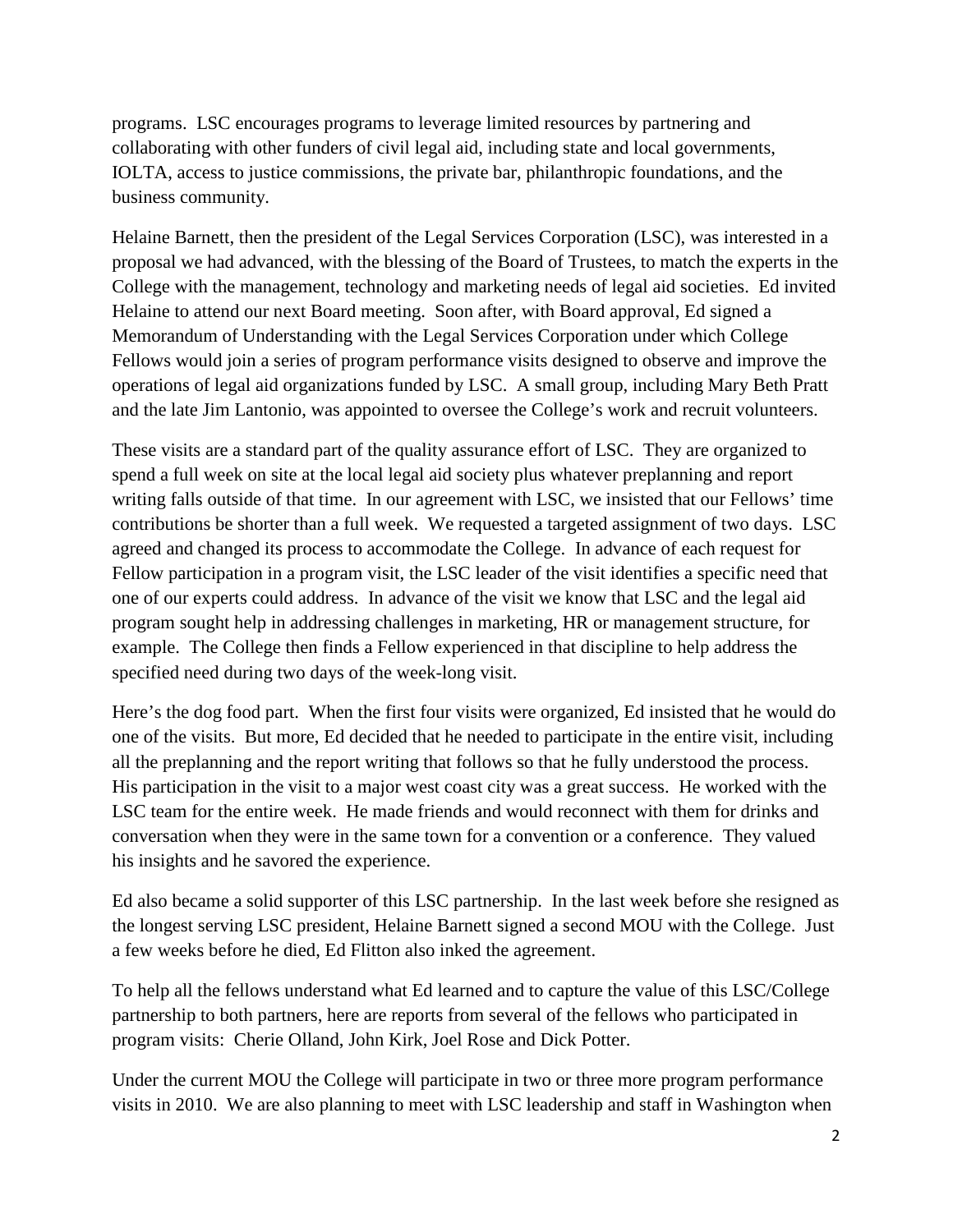we all gather for the College's Annual Meeting in October. This meeting is characterized as a "training session" in the MOU signed by Ed and Helaine Barnett. But I think it will be more of a brainstorming session to explore new and more effective ways to bring the expertise, talent and energy of the amazing fellows of the College to bear on the difficult and often overwhelming problems of delivering assistance to those low income people who desperately need legal services.

Here are some excerpts written by College of Law Practice Management Fellows describing their personal reactions to their LSC program visits in 2009 and 2010. In their own words:

#### Cherie Olland:

Working with the Legal Services Corporation on their first joint venture with the College of Law Practice Management to conduct a site visit to the Legal Aid Society was a highlight in an otherwise quite bleak 2009. Although there are ample opportunities for our lawyers to contribute to the greater good of the profession, there are far fewer opportunities for those of us on the management side to make such contributions. So I saw this assignment, which preceded my induction as a Fellow by several months, to be a tremendous opportunity to give something back. My role, alongside representatives of the LSC, was to concentrate on the areas in which there was an intersection between my areas of expertise – marketing, development and communications – and the LAS's needs. We worked together to surface strengths and weaknesses and to help identify cost-effective solutions to persistent issues.

The LAS's self-awareness was impressive. They were very cognizant of what they do well and where they are weak. I was impressed and, I must admit, surprised, not only by the level of expertise that was within their command, but by their level of commitment to LAS's mission, its vision and its potential to impact on the community. Although LAS has not yet called upon Jones Day's marketing resources, we would love to help them out from time to time, and do keep in touch. All in all, this short consultation was a stimulating "feel-good" experience that I would highly recommend to other Fellows.

As an aside, because this early visit was very early in our collaboration with LSC, I think they were quite skeptical of what we could add and were perhaps a little suspicious about what we were really up to. As the week progressed, I thought the tension reduced significantly. It sounds like the program has really taken hold since then, which pleases me.

John S. Kirk: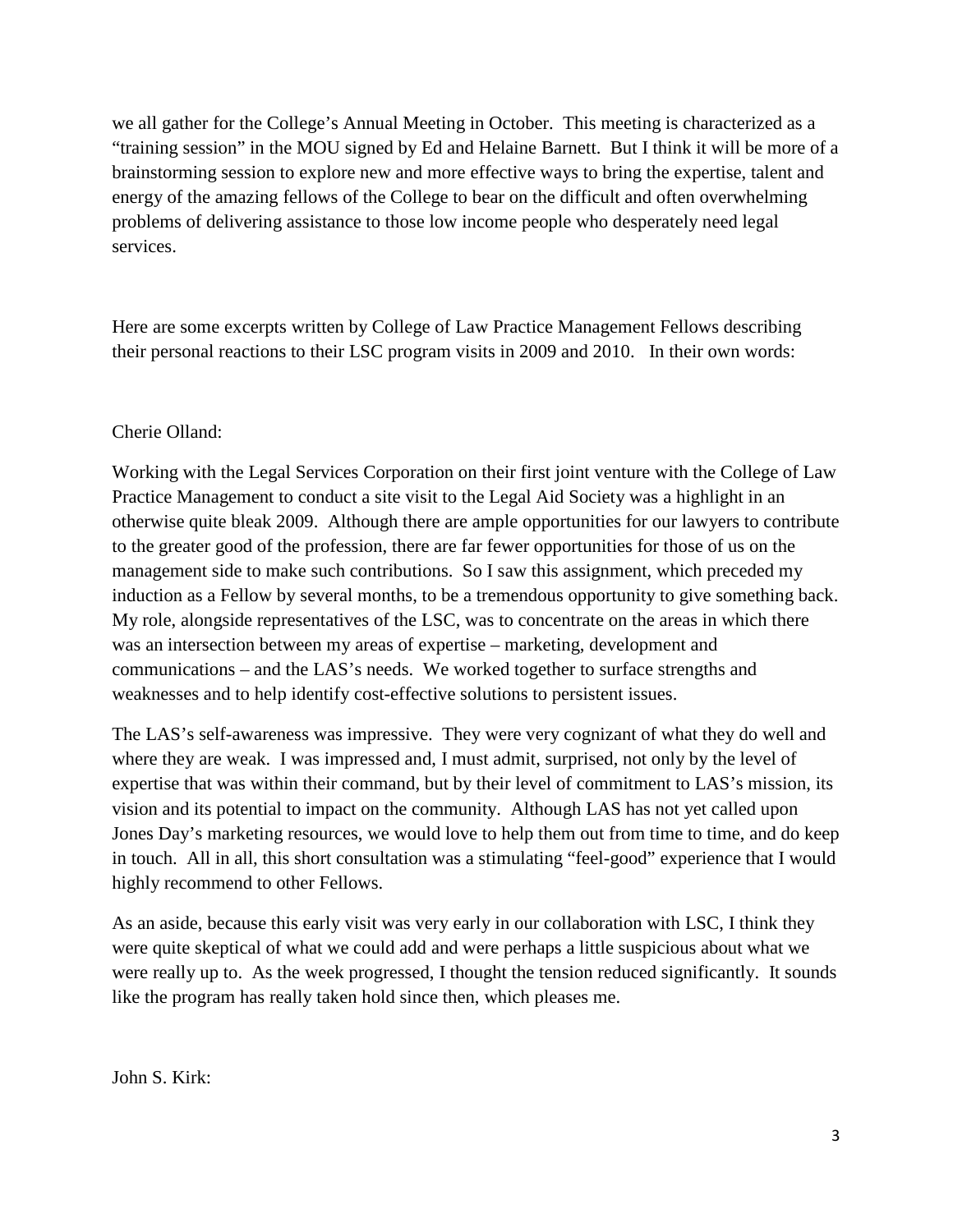During my visit, my duties were to review the financial and HR functions of this large, metropolitan legal aid group.

The assignment was challenging, not having had the benefit of previously working with the Legal Services Corporation review team based in Washington, D.C. However, the background material given to me was very comprehensive and easy to follow. It was an interesting challenge to wear the hat of a "law firm consultant," instead of my usual role as law firm administrator.

I found that the staff members were very willing to share information, and they seemed quite receptive to our suggestions and recommendations. Some of what was offered was a hard-sell, due to budgeting and staffing constraints, but they were nonetheless receptive and upbeat. I had the opportunity to return to the legal aid office a few weeks after the audit, to assist them with some staffing questions and challenges. Budgetary issues aside, they are running a law firm of sorts, so College members are well-placed to offer similar organizations suggestions and advice on meeting their operational challenges.

### Joel Rose:

I represented the College in performing a management study with the Legal Services Corporation to assess and recommend on issues that affected the development and implementation of a Succession Plan for the executive director of the local society.

My responsibility was to assess the present process for planning the orderly succession of a new executive director, and recommend improvements to the present succession process.

To perform this study, I participated in several telephone interviews with the team leader of the LSC who oversees planning and operations, and the members of her team; read various manuals describing the table of organization, the Strategic Plan and the Leadership Strategic Plan; and reviewed a list of the expectations prepared by the Board of Directors to assess the performance of the executive director.

I spent two days on site conducting personal interviews with the president of the Board of Directors, the executive director and selected executives, and a telephone interview with Ron Staudt, as a member of the COLPM Board.

Following this visit, I returned to my office and drafted a detailed management report that contained my recommendations about methods for improving the succession process for the group's executive director.

I received letters of appreciation from the director of LSC and the LSC regional team leader responsible for overseeing the planning and operations of the local group. I also received very nice comments about my work from a member of the COLPM Board.